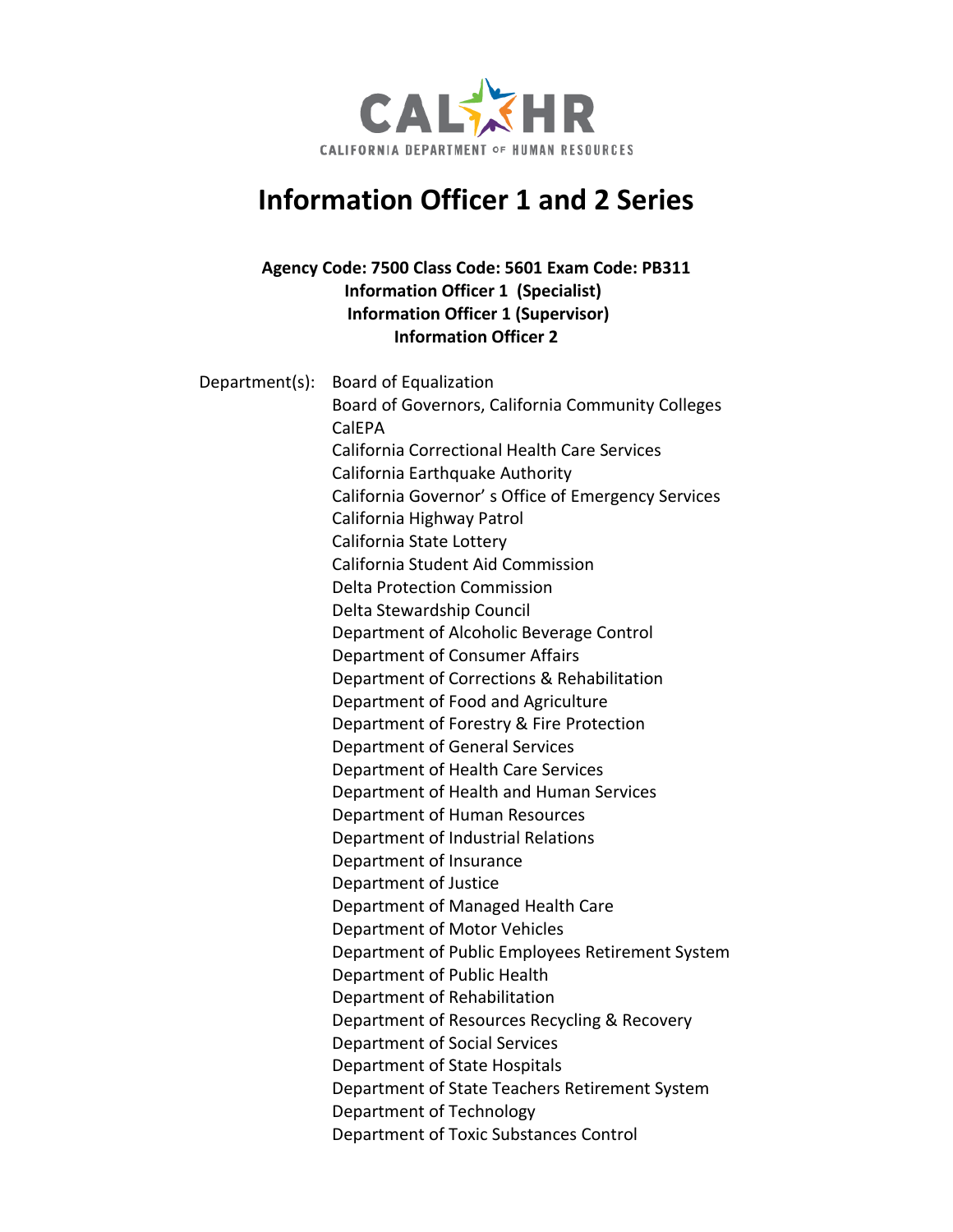Department of Transportation Department of Veterans Affairs Department of Water Resources Employment Development Department Fair Political Practices Commission Financial Information Systems for California Franchise Tax Board Military Department Office of Legislative Counsel Office of State Controller Public Utilities Commission State Air Resources Board State Compensation Insurance Fund State Energy Resource Conservation & Development Commission State Personnel Board/Statewide State Treasurer's Office State Water Resources Control Board

Opening Date: 1/5/2012 1:40:00 PM Final Filing Date: Continuous Type of Examination: Multi-Departmental Open

#### **EEO**

The State of California is an equal opportunity employer to all, regardless of age, ancestry, color, disability (mental and physical), exercising the right of family care and medical leave, gender, gender expression, gender identity, genetic information, marital status, medical condition, military or veteran status, national origin, political affiliation, race, religious creed, sex (includes pregnancy, childbirth, breastfeeding and related medical conditions), and sexual orientation.

### **DRUG-FREE STATEMENT**

It is an objective of the State of California to achieve a drug-free State work place. Any applicant for State employment will be expected to behave in accordance with this objective, because the use of illegal drugs is inconsistent with the law of the State, the rules governing civil service, and the special trust placed in public servants.

#### **WHO SHOULD APPLY?**

Applicants who meet the Minimum Qualifications as stated on this bulletin may apply for and take this Training and Experience Evaluation at any time.

Once you have taken the Training and Experience Evaluation, you may not retake it for 6 months.

#### **FILING INSTRUCTIONS**

**Final Filing Date:** Continuous

**Where to Apply:** Click the link at the bottom of this bulletin.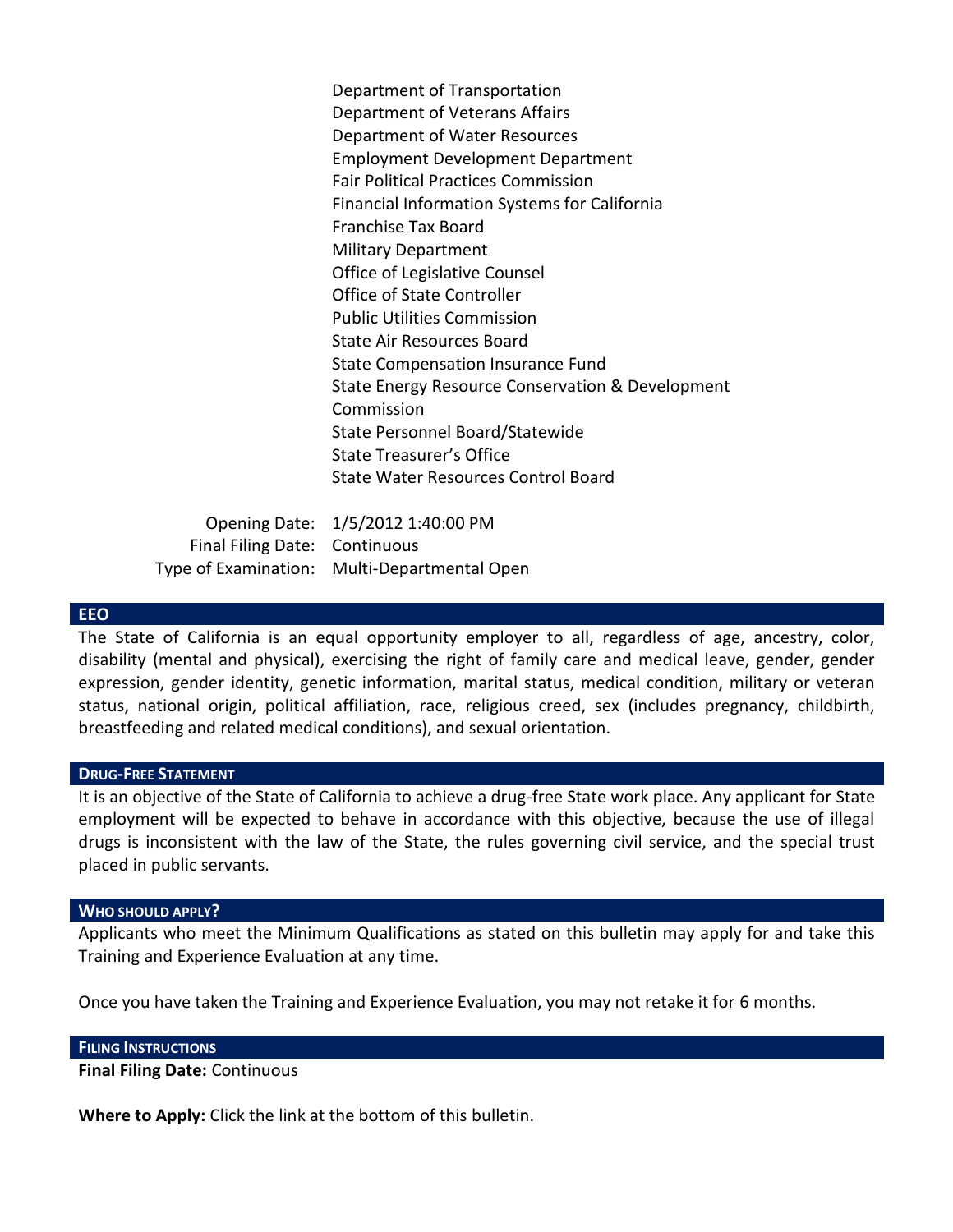#### **SPECIAL TESTING ARRANGEMENTS**

If you have a disability and need special assistance or special testing arrangements, contact:

California Department of Human Resources Examination and Selection Services Section 1-866-844-8671 California Relay Service (7-1-1) Telecommunications Device for the Deaf (TTY) (916) 654-6336

TTY is a telecommunications device that is reachable only from phones equipped with a TTY device.

#### **SALARY INFORMATION**

Information Officer 1 (Specialist) \$4600.00 - \$5758.00 Information Officer 1 (Supervisor) \$4488.00 - \$5618.00 Information Officer 2 \$5553.00 - \$6901.00

#### **ELIGIBLE LIST INFORMATION**

A merged eligible list will be established by the California Department of Human Resources for use by the other State departments. The names of successful competitors will be merged onto the eligible list in order of final score regardless of test date. Eligibility expires 12 months after it is established. Competitors must then retake the Training and Experience Evaluation to reestablish eligibility.

### **REQUIREMENTS FOR ADMITTANCE TO THE EXAMINATION**

**NOTE:** All applicants must meet the education and/or experience requirements as stated on this examination bulletin as of the date the test is taken.

#### **MINIMUM QUALIFICATIONS**

### **INFORMATION OFFICER 1 (SPECIALIST)**

Either I

One year of experience in the California state service performing duties equivalent to those of an Assistant Information Officer.

### Or II

Experience: Four years of successful experience in writing, reporting or editing for a newspaper, new service, radio or television station, or magazine, or in a position having major duties in the area of public relations or public information and involving communicating to the public. The experience must have developed the ability to be responsible for the conduct of a comprehensive public information program for a State agency. Writing experience, while an integral part of the above requirements, will not be considered qualifying in itself.

### AND

Education: Equivalent to graduation from college. (Additional qualifying experience may be substituted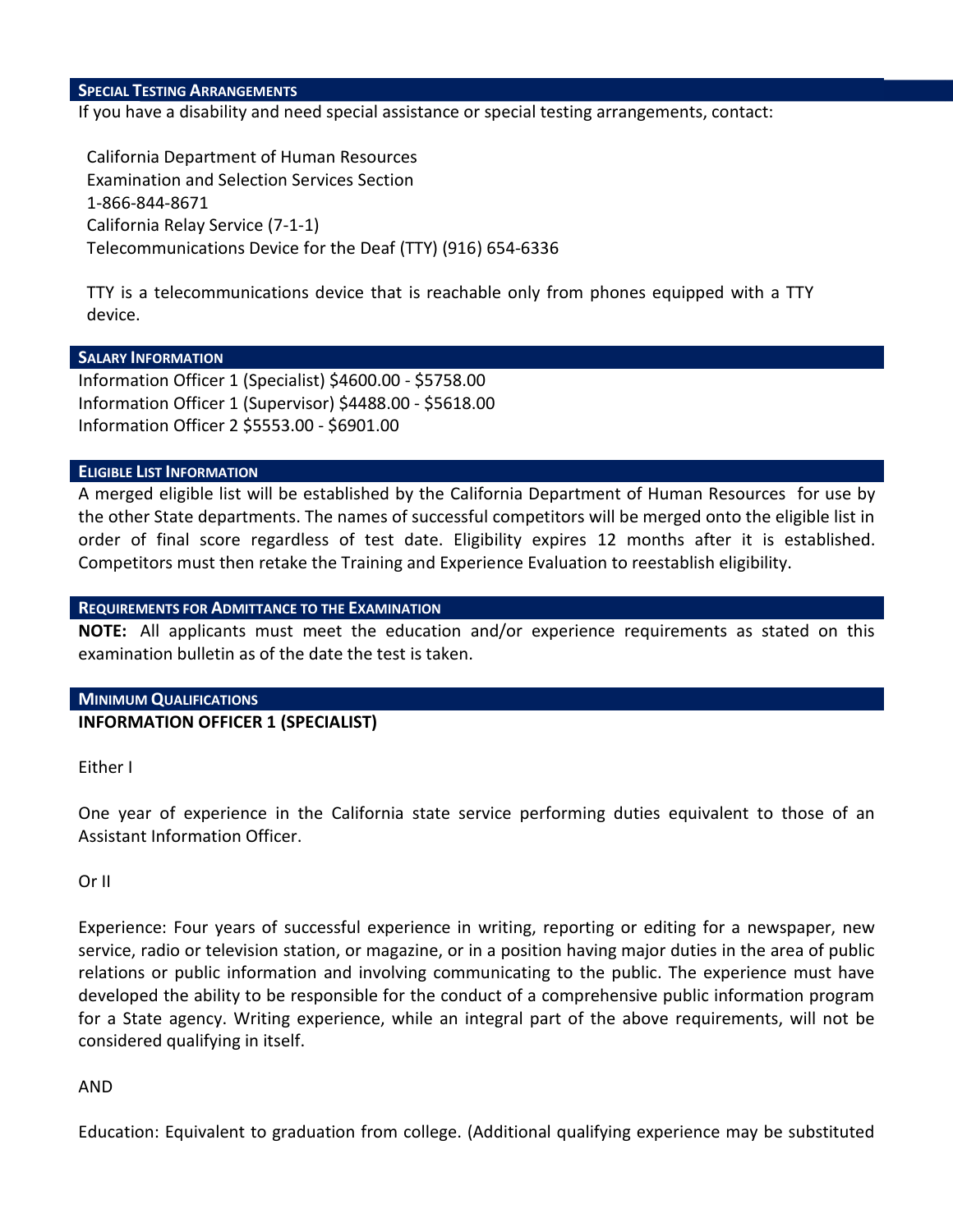for the required education on a year-for-year basis.

# **INFORMATION OFFICER 1 (SUPERVISOR)**

Either I

One year of experience in the California state service performing duties equivalent to those of an Assistant Information Officer.

Or II

Experience: Four years of successful experience in writing, reporting or editing for a newspaper, news service, radio or television station, or magazine, or in a position having major duties in the area of public relations or public information and involving communicating to the public. This experience must have developed the ability to be responsible for the conduct of a comprehensive public information program for a State agency. Writing experience, while an integral part of the above requirements, will not be considered qualifying in itself.

# AND

Education: Equivalent to graduation from college. (Additional qualifying experience may be substituted for the required education on a year-for-year basis.)

# **INFORMATION OFFICER 2**

Either I

Two years of experience in the California state service performing duties equivalent to those of an Information Officer I.

### Or II

Experience: Broad and successful experience which has demonstrated the ability to plan and direct a comprehensive public information program. This must have included at least five years' professional experience in preparing and disseminating information, a substantial part of which also included supervising the writing of others. Writing experience, while an integral part of the above, will not be considered qualifying in itself.

### AND

Education: Equivalent to graduation from college. (Additional qualifying experience may be substituted for the required education on a year-for-year-basis.)

# **TYPICAL TASKS**

# **Information Officer 1 (Specialist)**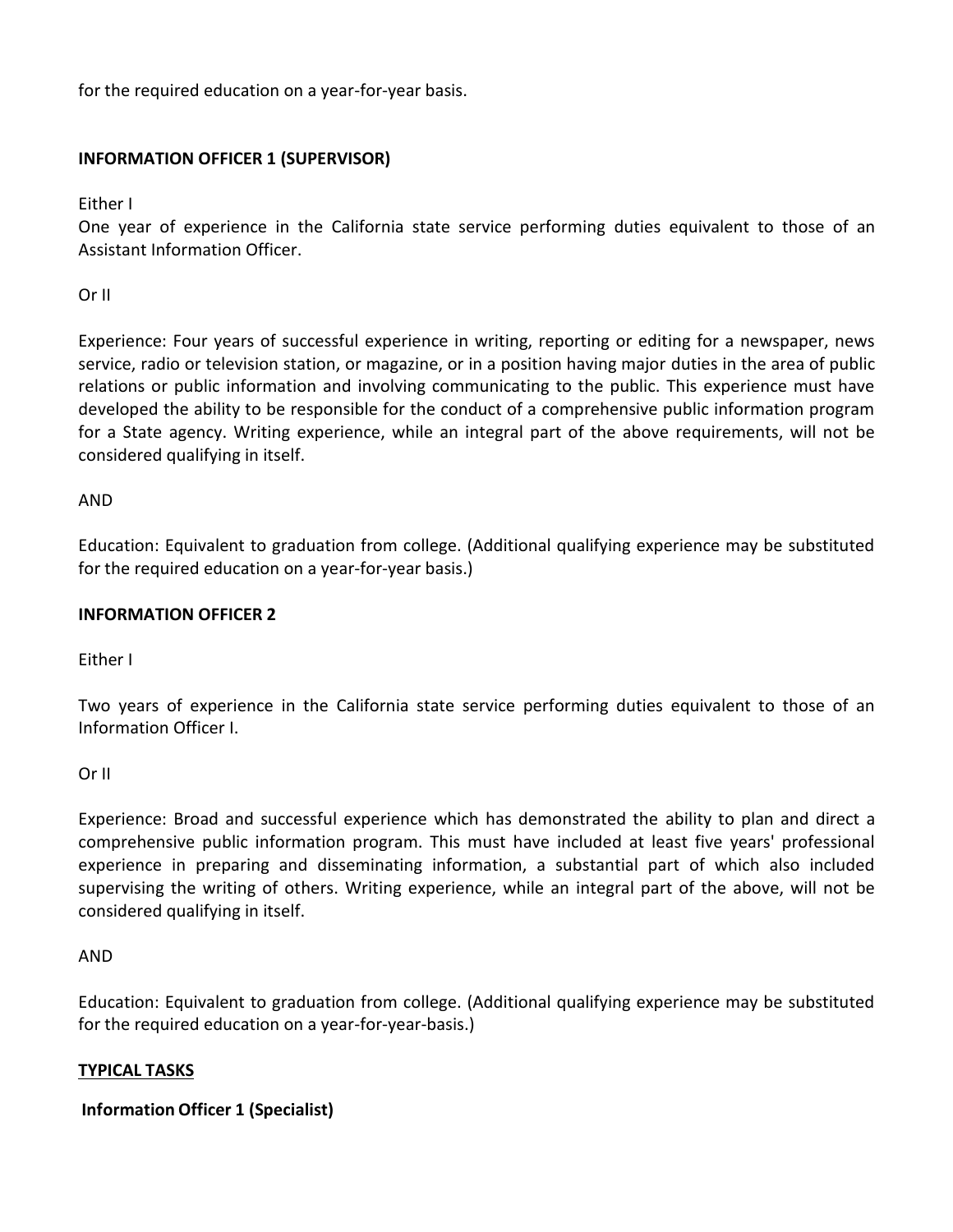Plans, writes, edits, and otherwise prepares more complicated information material for dissemination through all major means of communication; disseminates such information material through appropriate channels; prepares replies to difficult and complicated correspondence, including letters for signature by superiors; plans exhibits; provides writing editing and advisory service to other agency officials; acts as a spokesperson for the agency before public groups, to the news media, and to individuals who inquire regarding the agency's activities; arranges participation of other agency officials as speakers before public groups, or on radio and television newscasts or other programs; collects, evaluates and distributes information from outside sources to the agency's staff.

# **Information Officer 1 (Supervisor)**

Plans, writes, edits, and otherwise prepares more complicated information material for dissemination through all major means of communication; disseminates such information material through appropriate channels; prepares replies to difficult and complicated correspondence, including letters for signature by superiors; plans exhibits; provides writing editing and advisory service to other agency officials; acts as a spokesperson for the agency before public groups, to the news media, and to individuals who inquire regarding the agency's activities; arranges participation of other agency officials as speakers before public groups, or on radio and television newscasts or other programs; collects, evaluates and distributes information from outside sources to the agency's staff; and in larger agencies supervises work of one of more Assistant Information Officers.

# **Information Officer 2**

Analyzesthe extent of public understanding of the program administered by the agency and determinesthe need for further public information and education activity; establishes the objectives of the agency's information program and develops and actuates the techniques and procedures to accomplish these objectives; directs a staff in the conduct of the program; evaluates its effectiveness and recommends appropriate changes; coordinates and evaluates the information and education activities of the agency's field personnel; meets with top management and advises on any public relationsimplication of proposed actions; attends staff conferences at top management level as a regular participating member; contacts individuals and members of interested organizationsto keep them informed of the agency's activities; makes speeches before various groups; promotes the knowledge and use of the agency's services; performs to the extent required any or all of the typical tasks of an Information Officer I

# **DISTINGUISHING CHARACTERISTICS**

# **Information Officer 1 (Specialist)**

An Information Officer I is differentiated from an Information Officer II by the agency's program and by the level of responsibility delegated.

In an agency with a complex and extensive information program directed by an Information Officer II, an Information Officer I (Specialist) may be responsible for a wide range of general assignments (as designated under Typical Tasks), or for a major segment of the total information program, or for an assigned geographical area. In an agency not utilizing an Information Officer II, and Information Officer I (Specialist) may have full responsibility for the conduct of the information program.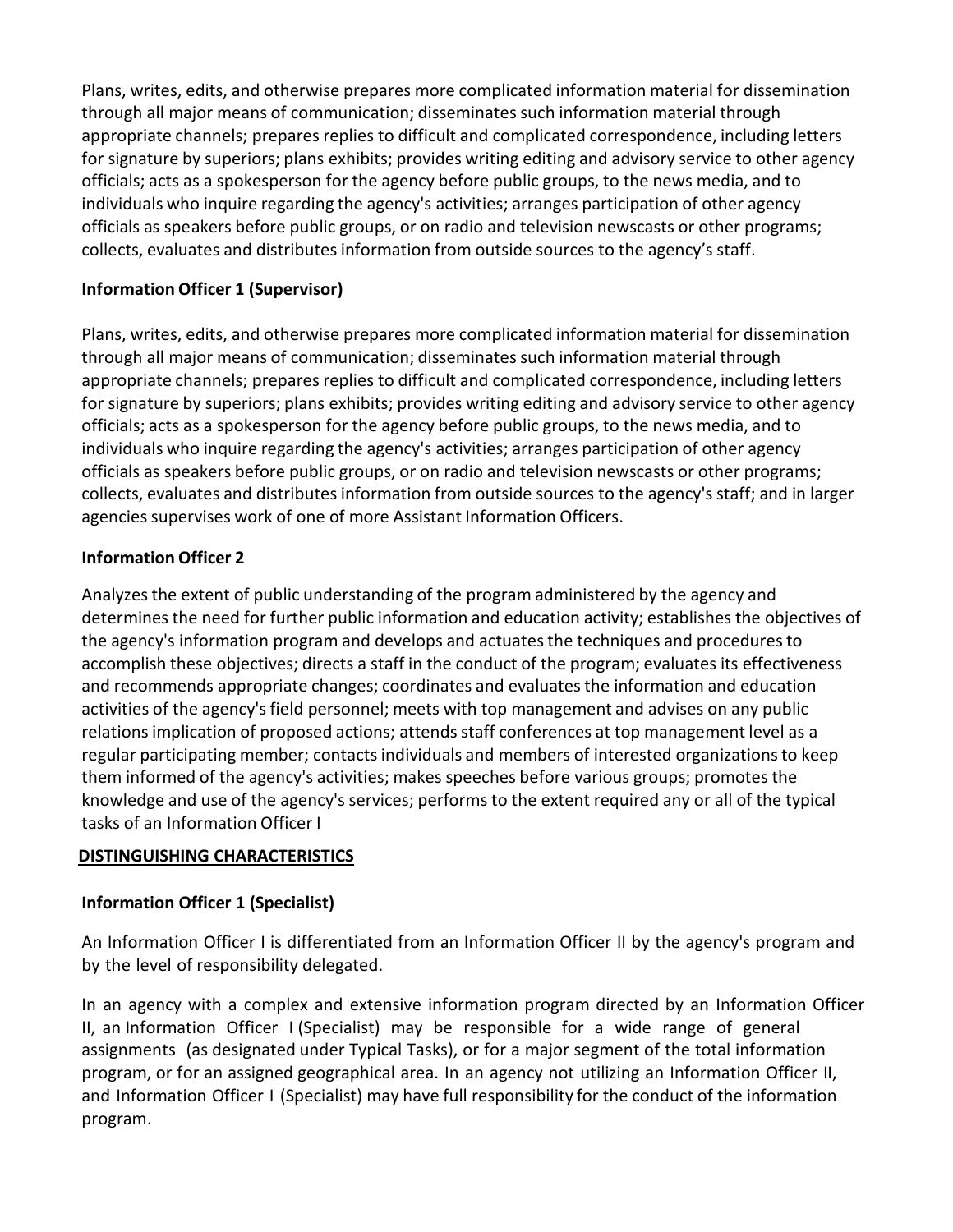### **Information Officer 1 (Supervisor)**

An Information Officer I is differentiated from an Information Officer II by the agency's program and by the level of responsibility delegated.

In an agency with a complex and extensive information program directed by an Information Officer II, an Information Officer I (Supervisor) may be responsible for a wide range of general assignments (as designated under Typical Tasks), or for a major segment of the total information program, or for an assigned geographical area. In an agency not utilizing an Information Officer II, and Information Officer I (Supervisor) may have full responsibility for the conduct of the information program and supervises a small staff.

### **Information Officer 2**

An Information Officer II is delegated full responsibility for all aspects of information activities in an agency that meets one or more of these criteria; its program either directly affects a large and heterogeneous public, or it affects a public with strong personal interests in its administration; it usually has economic, political, or social implications of considerable impact; it often elicits continuous interest and critical review by political bodies of interest groups; administration of its program is often subject to question, misconceptions, and conflicting views.

An Information Officer II reports directly to top management who rely upon the incumbent for advice on good public relations consistent with overall goals; develops special channels for earning public or specific group support; may appear as agency spokesperson before large groups; frequently supervises professional, technical and clerical subordinates.

### **EXAMINATION INFORMATION**

### **TRAINING AND EXPERIENCE EVALUATION – Weighted 100%**

The examination will consist solely of a Training and Experience Evaluation. To obtain a position on the eligible list, a minimum score of 70% must be received. An applicant will receive his/her score upon completion of the Training and Experience Evaluation process.

**[Click here to preview the Training and Experience Evaluation.](https://jobs.ca.gov/JOBSGEN/PB311A.PDF)**

### **KNOWLEDGE AND ABILITIES**

**Information Officer 1 (Specialist)**

Knowledge of:

- 1. Techniques of preparing, producing and disseminating information, utilizing all major media of communication, principles and techniques of establishing and maintaining good relations with news media and other public groups.
- 2. California State Government and principles of public administration.

Ability to:

1. Write, edit, and prepare for publication or reproduction news releases, magazine articles,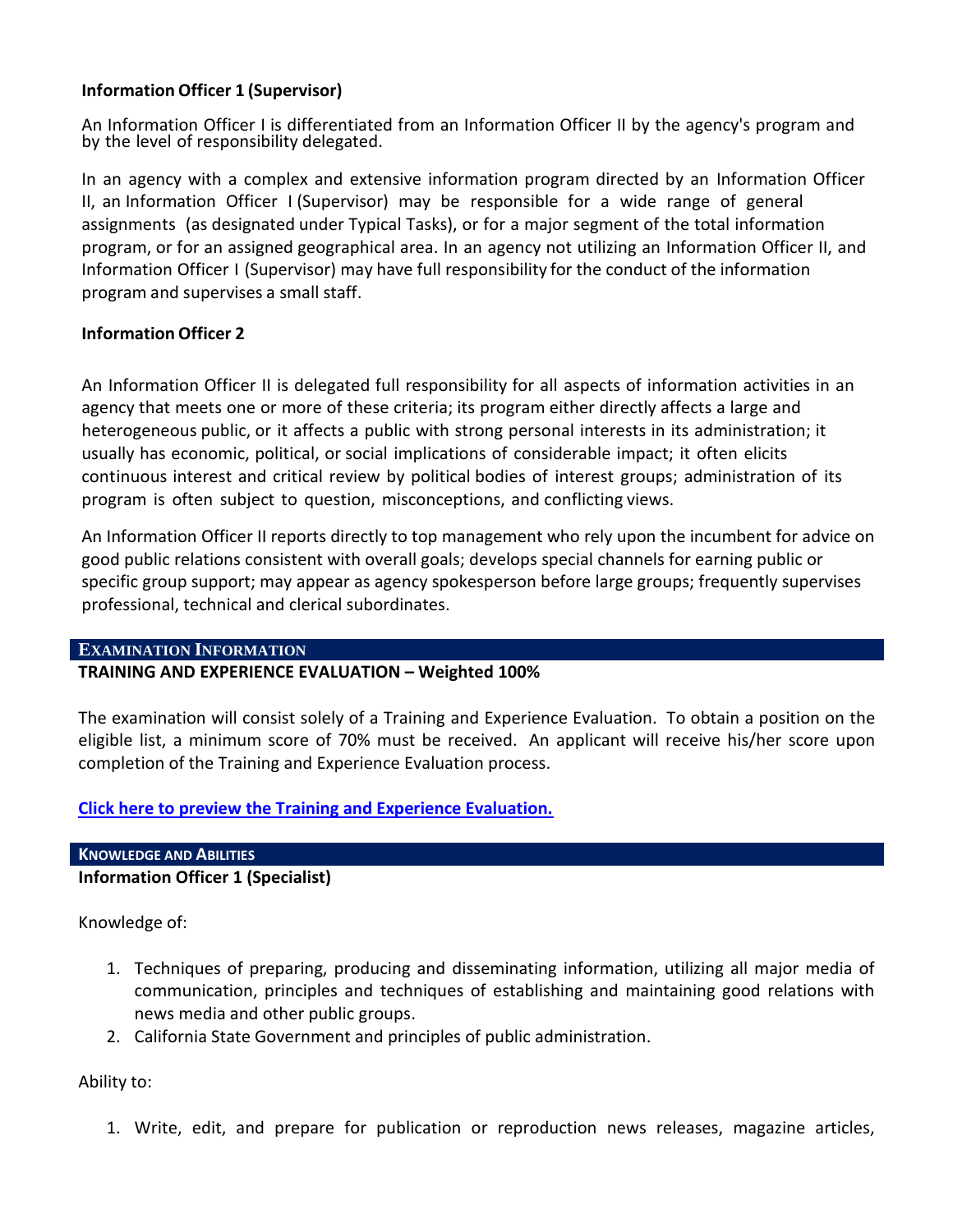correspondence, booklets, brochures, pamphlets, magazines, reports, speeches, scripts for radio, television or motion pictures, and other information material.

- 2. Speak effectively.
- 3. Analyze data, assume responsibility for the administration of a public information program.

# **Information Officer 1 (Supervisor)**

Knowledge of:

1. Techniques of preparing, producing and disseminating information, utilizing all major media of communication, principles and techniques of establishing and maintaining good relations with news media and other public groups; California State Government and principles of public administration, a general familiarity with affirmative action concepts including goals/timetables, reasonable accommodation, focused recruitment and the role of a supervisor or manager in carrying out an Affirmative Action Program.

Ability to:

- 1. Write, edit, and prepare for publication or reproduction news releases, magazine articles, correspondence, booklets, brochures, pamphlets, magazines, reports, speeches, scripts for radio, television or motion pictures, and other information material.
- 2. Speak effectively.
- 3. Analyze data.
- 4. Supervise the work of others.
- 5. Assume responsibility for the administration of a public information program.
- 6. Effectively contribute to the department's affirmative action objectives.

# **Information Officer 2**

Knowledge of:

- 1. Methods used to determine needs for public information and education.
- 2. Techniques of preparing, producing and disseminating information, utilizing all major media of communication.
- 3. Principles and techniques of establishing and maintaining good public relations.
- 4. California State Government.
- 5. Principles of public administration.
- 6. Effective supervision.
- 7. Department's Affirmative Action Program objectives.
- 8. A manager's role in the Affirmative Action Program and the processes available to meet Affirmative Action Program and the processes available to meet affirmative action objectives.

# Ability to:

- 1. Organize and direct a statewide program of public information and education.
- 2. Write effectively.
- 3. Analyze data.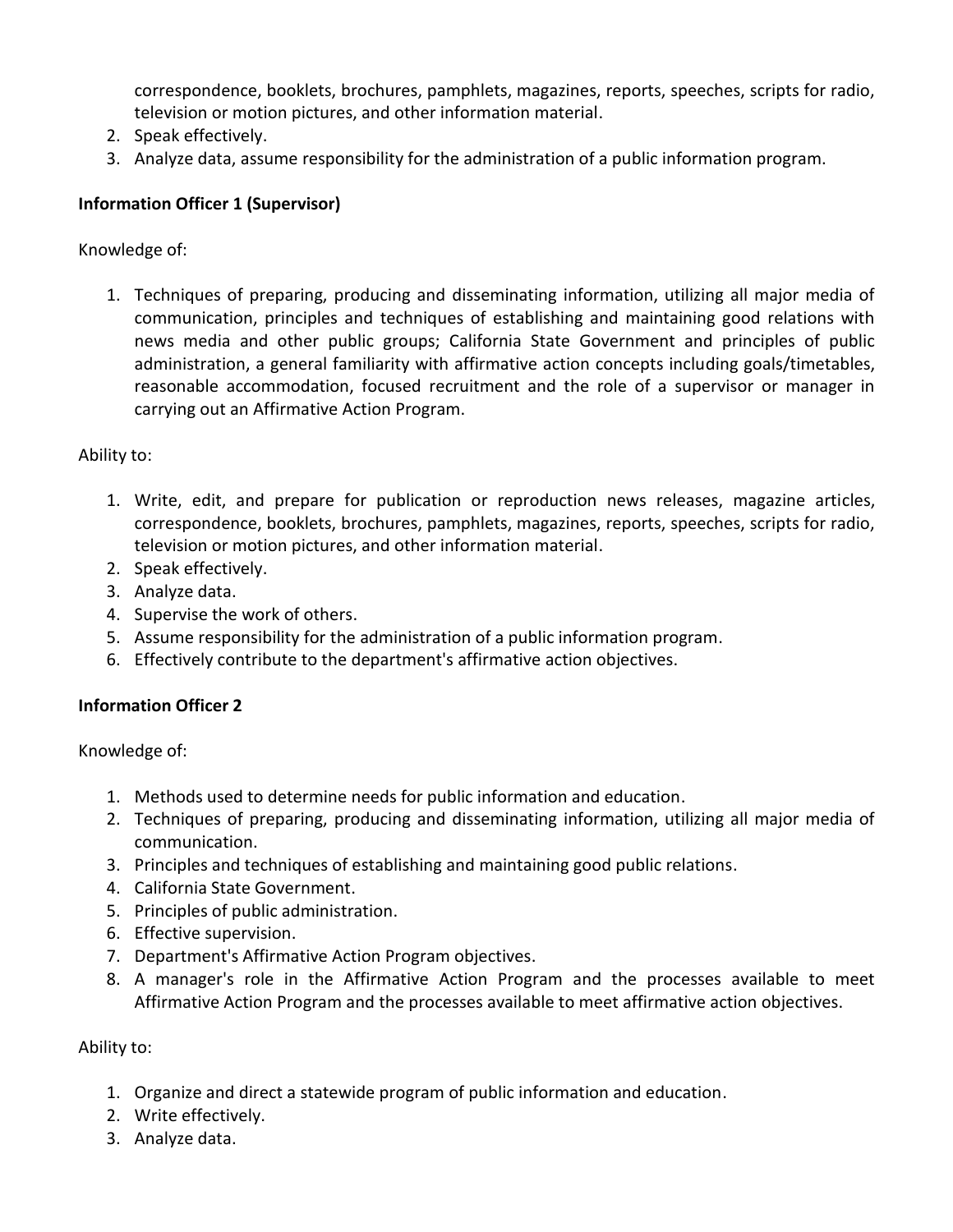- 4. Supervise the work of an information staff.
- 5. Stimulate interest in an agency's program and secure the cooperation of diverse groups in conducting that program.
- 6. Understand and effectively carry out State Departmental equal employment opportunity and affirmative action policies.

### **ADDITIONAL DESIRABLE QUALIFICATIONS:**

Training or experience developing skills in management or public administration, including budgeting skills.

### **SPECIAL PERSONAL CHARACTERISTICS**

### **Information Officer I (Specialist)**

Appreciation of news values, ability to analyze situations accurately and adopt effective courses of action; demonstrated capacity for assuming progressively greater responsibility; emotional stability under stress; appreciation of the need to inform and educate the public on various phases of an agency's program; ability to establish and maintain cooperative working relations with the news media and other public groups; ability to gain and hold the confidence and respect of those contacted in the work.

### **Information Officer 1 (Supervisor**)

Appreciation of news values; ability to analyze situations accurately and adopt effective courses of action; demonstrated capacity for assuming progressively greater responsibility; emotional stability under stress; appreciation of the need to inform and educate the public on various phases of an agency's program; ability to establish and maintain cooperative working relations with the news media and other public groups, ability to gain and hold the confidence and respect of the contacted in the work.

### **Information Officer 2**

Appreciation of news value, ability to analyze situations accurately and adopt or recommend for adoption by top management an effective course of action; ability to gain the confidence of respect of persons contacted in the work; ability to establish and maintain cooperative working relations with the news media and other public groups; emotional stability under stress; application of the need to inform and educate the public on various phases of an agency's program.

#### **VETERANS' PREFERENCE**

Veterans' Preference will be granted for this examination. Effective January 1, 2014, in accordance with Government Codes 18973.1 and 18973.5, whenever any veteran, widow or widower of a veteran, or spouse of a 100 percent-disabled veteran achieves a passing score on an open examination, he or she shall be ranked in the top rank of the resulting eligibility list. This section shall not apply to any veteran who has been dishonorably discharged or released.

#### **CAREER CREDITS**

Career Credits **will not** be added to the final score for this exam, because it does not meet the requirements to qualify for Career Credits.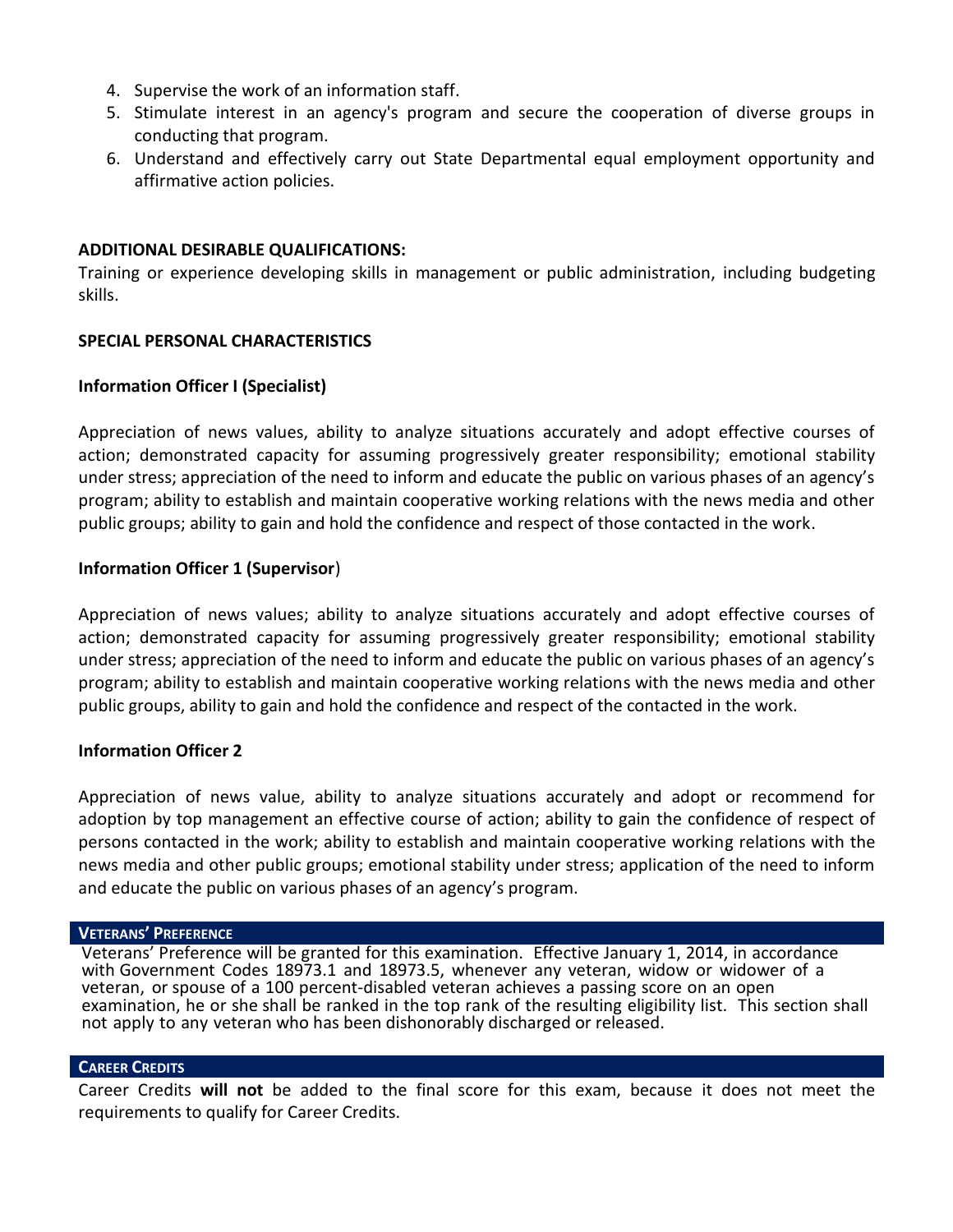If you have any questions concerning this examination bulletin, please contact:

California Department of Human Resources Attn: Examination Services 1515 S Street Sacramento, CA 95811

1-866-844-8671 California Relay Service (7-1-1) Telecommunications Device for the Deaf (TTY) (916) 654-6336

TTY is a telecommunications device that is reachable only from phones equipped with a TTY device.

#### **GENERAL INFORMATION**

**Applications are available** at [www.jobs.ca.gov](http://www.jobs.ca.gov/) and local offices of the Employment Development Department.

**If you meet the requirements** stated on this examination bulletin, you may take this examination, which is competitive. Possession of the entrance requirements does not assure a place on the eligible list. Your performance in the examination described on this bulletin will be rated against a predetermined jobrelated rating, and all candidates who pass will be ranked according to their scores.

**The California Department of Human Resources** reserves the right to revise the examination plan to better meet the needs of the service, should the circumstances under which this examination was planned change. Such revision will be in accordance with civil service laws and rules, and all competitors will be notified.

**Candidates needing special testing arrangements** due to a disability must mark the appropriate box on the application and contact the testing department.

**Hiring Interview Scope:** In a hiring interview, in addition to the scope described in this bulletin, the panel will consider education, experience, personal development, personal traits, and fitness. In appraising experience, more weight may be given to the breadth and recency of pertinent experience, and evidence of the candidate's ability to accept and fulfill increasing responsibilities than to the length of his/her experience. Evaluation of a candidate's personal development will include consideration of his/her recognition of his/her own training needs; his/her plans for self-development; and the progress he/she has made in his/her efforts toward self-development. For more information, you may refer to the classification specification.

**General Qualifications:** Candidates must possess essential personal qualifications including integrity, initiative, dependability, good judgment, the ability to work cooperatively with others, and a state of health consistent with the ability to perform the assigned duties of the class. A medical examination may be required. In open examinations, investigation may be made of employment records and personal history, and fingerprinting may be required.